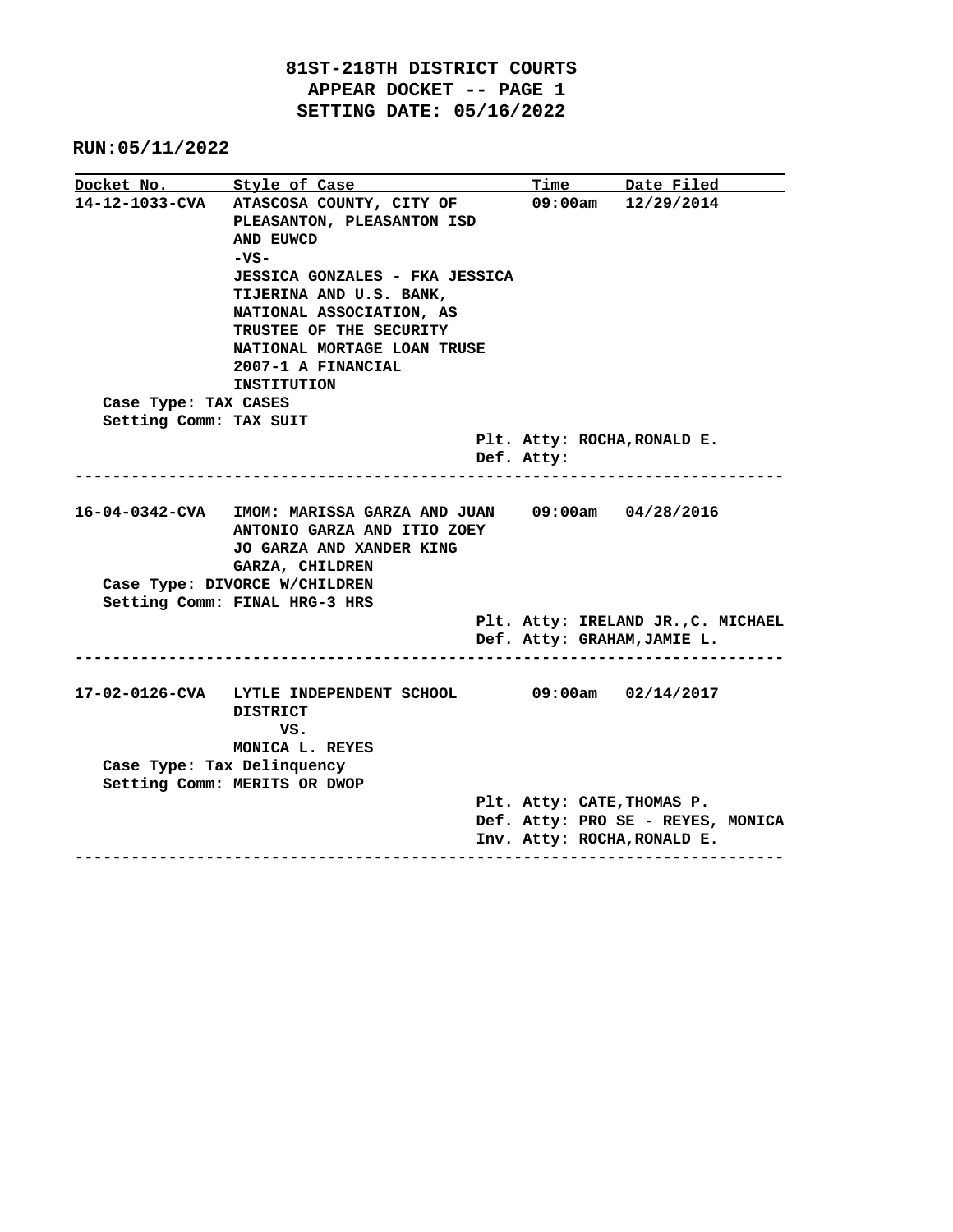|                           |                                                                                        |            | Time Date Filed                   |  |
|---------------------------|----------------------------------------------------------------------------------------|------------|-----------------------------------|--|
|                           | 17-11-1051-CVA SAMANTHA WILLEY, INDIVIDUALLY 09:00am 11/20/2017                        |            |                                   |  |
|                           | AND AS REPRESENTATIVE OF                                                               |            |                                   |  |
|                           | STEPHEN WILLEY, DECEASED, AND                                                          |            |                                   |  |
|                           | ON BEHALF OF ALL WRONGFUL                                                              |            |                                   |  |
|                           | DEATH BENEFICIARIES                                                                    |            |                                   |  |
|                           | $-vs-$                                                                                 |            |                                   |  |
|                           | GARY HERNANDEZ, INDIVIDUALLY                                                           |            |                                   |  |
|                           | AND DOING BUSINESS AS TEXAS                                                            |            |                                   |  |
|                           | SOUTH DANCE HALL, MARCELINO                                                            |            |                                   |  |
|                           | ESTRADA, FRANCISCO GARCIA                                                              |            |                                   |  |
|                           | ARANDA JR, AND RICARDO                                                                 |            |                                   |  |
|                           | <b>CONTRERAS</b>                                                                       |            |                                   |  |
|                           | Case Type: Other Injury or Damage                                                      |            |                                   |  |
|                           | Setting Comm: DEF'S (G. HERNANDEZ) NO EVID MSJ-1 HR & MT TO WIHDRAW AS COUNSEL -5 MINS |            |                                   |  |
|                           |                                                                                        |            | Plt. Atty: TOSCANO, ANDREW E.     |  |
|                           | & MT FOR CONTNUANCE-5 MINS                                                             |            | Def. Atty: BARRERA, III, ROY      |  |
|                           |                                                                                        |            | PRO SE - ESTRADA, MARC            |  |
|                           |                                                                                        |            | HARRIS, DAVID A.                  |  |
|                           |                                                                                        |            |                                   |  |
|                           |                                                                                        |            |                                   |  |
|                           | 17-12-1092-CVA THE STATE OF TEXAS                                                      |            | $09:00$ am $12/01/2017$           |  |
|                           | -vs-                                                                                   |            |                                   |  |
|                           | ABEL HERRERA, PRINCIPAL AND                                                            |            |                                   |  |
|                           | ROBERT HERRERA JR, DBA EL                                                              |            |                                   |  |
|                           | PASO BAIL BONDS, SURETY                                                                |            |                                   |  |
| Case Type: Judgment Nisi  |                                                                                        |            |                                   |  |
| Setting Comm: JUDGMENT    |                                                                                        |            |                                   |  |
|                           |                                                                                        |            | Plt. Atty: RICHMOND, WILLIAM      |  |
|                           |                                                                                        |            | Def. Atty: PRO SE - HERRERA JR. D |  |
|                           |                                                                                        |            |                                   |  |
|                           |                                                                                        |            |                                   |  |
|                           |                                                                                        |            |                                   |  |
|                           | -vs-                                                                                   |            |                                   |  |
|                           | FRANCISCO PEREZ JR, PRINCIPAL                                                          |            |                                   |  |
|                           | AND ANGELS BAIL BONDS                                                                  |            |                                   |  |
|                           | COURTNEY GARCIA, SURETY                                                                |            |                                   |  |
| Case Type: Judgment Nisi  |                                                                                        |            |                                   |  |
| Setting Comm: BENCH TRIAL |                                                                                        |            |                                   |  |
|                           |                                                                                        |            | Plt. Atty: RICHMOND, WILLIAM      |  |
|                           |                                                                                        |            | Def. Atty: PRO SE - ANGELS BAIL B |  |
|                           | -------------------------------------                                                  |            |                                   |  |
|                           |                                                                                        |            |                                   |  |
|                           | 18-07-0691-CVA THE STATE OF TEXAS                                                      |            | $09:00am$ $07/23/2018$            |  |
|                           | VS.                                                                                    |            |                                   |  |
|                           | JOSEPH GOURLEY, PRINCIPAL AND                                                          |            |                                   |  |
|                           | ANGEL'S BAIL BONDS, SURETY                                                             |            |                                   |  |
| Case Type: Judgment Nisi  |                                                                                        |            |                                   |  |
| Setting Comm: BENCH TRIAL |                                                                                        |            |                                   |  |
|                           |                                                                                        |            | Plt. Atty: RICHMOND, WILLIAM      |  |
|                           |                                                                                        | Def. Atty: |                                   |  |
|                           |                                                                                        |            |                                   |  |
|                           |                                                                                        |            |                                   |  |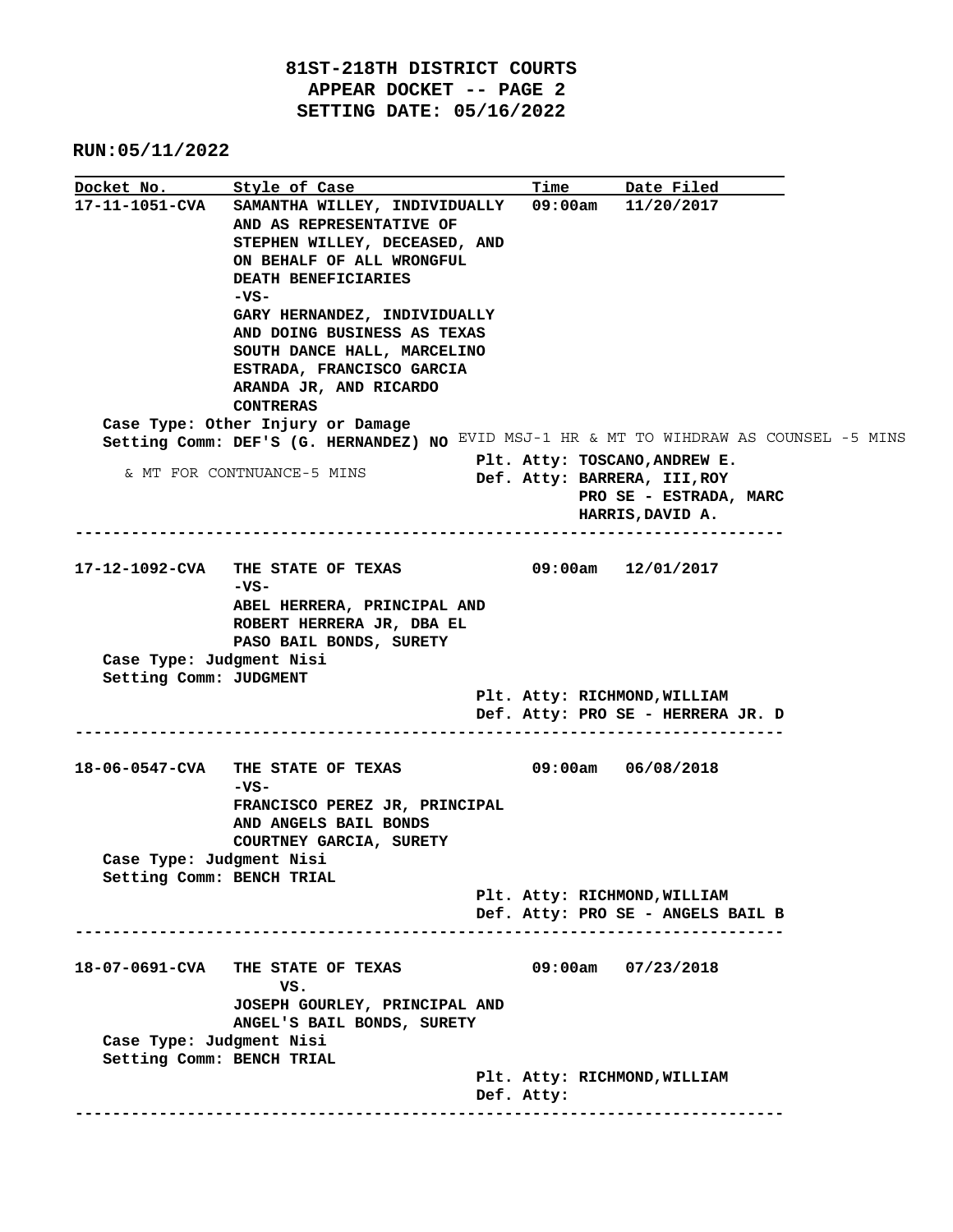**Docket No.** Style of Case Time Date Filed **18-08-0806-CVA THE STATE OF TEXAS 09:00am 08/21/2018 VS. REY MARTINEZ, PRINCIPAL AND BRUCE E. EMBREY DBA A-ACTION BAIL BONDS, SURETY Case Type: Judgment Nisi Setting Comm: BENCH TRIAL Plt. Atty: RICHMOND,WILLIAM Def. Atty: PRO SE - A-ACTION BAIL ---------------------------------------------------------------------------- 18-08-0809-CVA THE STATE OF TEXAS 09:00am 08/21/2018** *VS.* **VS. ADOLFO GARCIA, PRINCIPAL AND AAA ACE BAIL BONDS dba DARRELL NEWMAN-SURETY AGENT, SURETY Case Type: Judgment Nisi Setting Comm: BENCH TRIAL Plt. Atty: RICHMOND,WILLIAM Def. Atty: PRO SE - DARRELL NEWMA ---------------------------------------------------------------------------- 18-11-1228-CVA ATASCOSA COUNTY, ET AL 09:00am 11/19/2018 VS. JAMES A. RILEY AKA J.A. RILEY, ET AL Case Type: Tax Delinquency Setting Comm: MERITS OR DWOP Plt. Atty: ROCHA,RONALD E. Def. Atty: Ad Litems: HARDY,PAUL ---------------------------------------------------------------------------- 19-01-0050-CVA SHANNON HUMPHRIES, 09:00am 01/17/2019 INDIVIDUALLY, AND AS NEXT FRIEND OF CADEN MONTEMAYOR, A MINOR VS. JOSE CRUZ MUNOZ D/B/A JOSE LAWN SERVICE Case Type: Motor Vehicle Accident Setting Comm: MT FOR CONTINUANCE-40 M Plt. Atty: RIOS JR.,JOSE L Def. Atty: RAMIREZ,ERICKA I ----------------------------------------------------------------------------**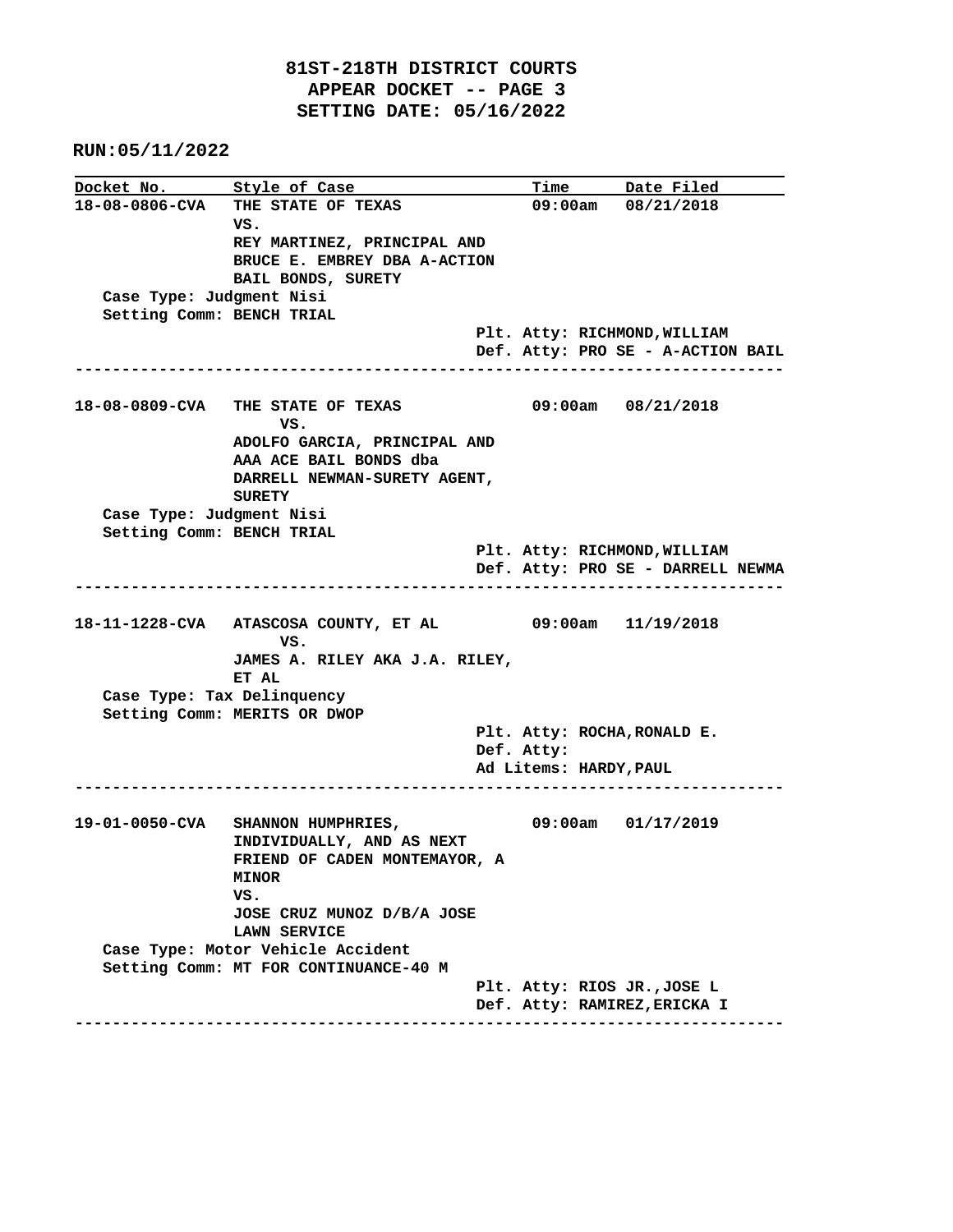| 19-01-0065-CVA ATASCOSA COUNTY, ET AL<br>$09:00am$ $01/22/2019$<br>vs<br>SHARLENE BROWN AKA SHARLENE A.<br><b>BROWN</b><br>Case Type: Tax Delinquency<br>Setting Comm: MERITS OR DWOP<br>Plt. Atty: ROCHA, RONALD E.<br>Def. Atty:<br>Ad Litems: HARKINS, MEGAN C.<br>19-01-0069-CVA ATASCOSA COUNTY, ET AL 09:00am 01/22/2019<br>VS.<br>CAROL GOLDMAN, ET AL<br>Case Type: Tax Delinquency<br>Setting Comm: MERITS OR DWOP<br>Plt. Atty: ROCHA, RONALD E.<br>Def. Atty:<br>Ad Litems: HARKINS, MEGAN C. |
|----------------------------------------------------------------------------------------------------------------------------------------------------------------------------------------------------------------------------------------------------------------------------------------------------------------------------------------------------------------------------------------------------------------------------------------------------------------------------------------------------------|
|                                                                                                                                                                                                                                                                                                                                                                                                                                                                                                          |
|                                                                                                                                                                                                                                                                                                                                                                                                                                                                                                          |
|                                                                                                                                                                                                                                                                                                                                                                                                                                                                                                          |
|                                                                                                                                                                                                                                                                                                                                                                                                                                                                                                          |
|                                                                                                                                                                                                                                                                                                                                                                                                                                                                                                          |
|                                                                                                                                                                                                                                                                                                                                                                                                                                                                                                          |
|                                                                                                                                                                                                                                                                                                                                                                                                                                                                                                          |
|                                                                                                                                                                                                                                                                                                                                                                                                                                                                                                          |
|                                                                                                                                                                                                                                                                                                                                                                                                                                                                                                          |
|                                                                                                                                                                                                                                                                                                                                                                                                                                                                                                          |
|                                                                                                                                                                                                                                                                                                                                                                                                                                                                                                          |
|                                                                                                                                                                                                                                                                                                                                                                                                                                                                                                          |
|                                                                                                                                                                                                                                                                                                                                                                                                                                                                                                          |
|                                                                                                                                                                                                                                                                                                                                                                                                                                                                                                          |
|                                                                                                                                                                                                                                                                                                                                                                                                                                                                                                          |
|                                                                                                                                                                                                                                                                                                                                                                                                                                                                                                          |
|                                                                                                                                                                                                                                                                                                                                                                                                                                                                                                          |
| 19-01-0079-CVA ATASCOSA COUNTY, ET AL 09:00am 01/22/2019<br>VS.                                                                                                                                                                                                                                                                                                                                                                                                                                          |
| SEFERINO SANCHEZ, ET AL                                                                                                                                                                                                                                                                                                                                                                                                                                                                                  |
| Case Type: Tax Delinquency                                                                                                                                                                                                                                                                                                                                                                                                                                                                               |
| Setting Comm: MERITS OR DWOP                                                                                                                                                                                                                                                                                                                                                                                                                                                                             |
| Plt. Atty: ROCHA, RONALD E.<br>Def. Atty:                                                                                                                                                                                                                                                                                                                                                                                                                                                                |
| Ad Litems: VOIGT, LISA                                                                                                                                                                                                                                                                                                                                                                                                                                                                                   |
| HARKINS, MEGAN C.                                                                                                                                                                                                                                                                                                                                                                                                                                                                                        |
|                                                                                                                                                                                                                                                                                                                                                                                                                                                                                                          |
| 19-07-0622-CVA POTEET INDEPENDENT SCHOOL 09:00am 07/12/2019<br><b>DISTRICT</b><br>VS.                                                                                                                                                                                                                                                                                                                                                                                                                    |
| GILBERT MEDINA AND ESPERANZA                                                                                                                                                                                                                                                                                                                                                                                                                                                                             |
| C. MEDINA                                                                                                                                                                                                                                                                                                                                                                                                                                                                                                |
| Case Type: Tax Delinquency                                                                                                                                                                                                                                                                                                                                                                                                                                                                               |
| Setting Comm: MERITS OR DWOP                                                                                                                                                                                                                                                                                                                                                                                                                                                                             |
| Plt. Atty: ROCHA, RONALD E.                                                                                                                                                                                                                                                                                                                                                                                                                                                                              |
| Def. Atty:                                                                                                                                                                                                                                                                                                                                                                                                                                                                                               |
| Inv. Atty: ROCHA, RONALD E.                                                                                                                                                                                                                                                                                                                                                                                                                                                                              |
| Ad Litems: FINKEL, MICHAEL C                                                                                                                                                                                                                                                                                                                                                                                                                                                                             |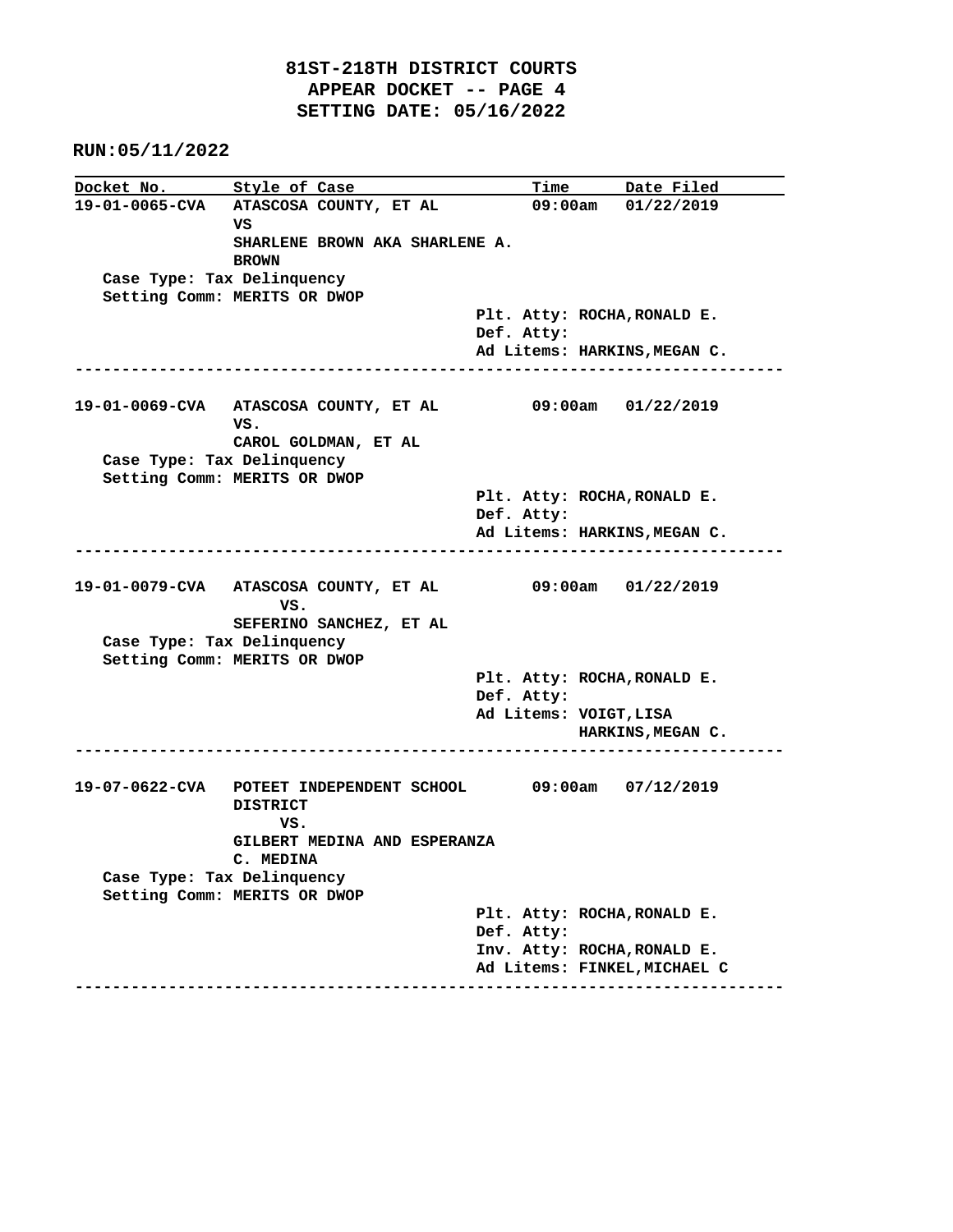**Docket No.** Style of Case Time Date Filed **19-07-0625-CVA POTEET INDEPENDENT SCHOOL 09:00am 07/12/2019 DISTRICT VS. VALERIE CHERRY TREVINO Case Type: Tax Delinquency Setting Comm: MERITS OR DWOP Plt. Atty: ROCHA,RONALD E. Def. Atty: Ad Litems: REPKA,MICHAEL A ---------------------------------------------------------------------------- 19-07-0629-CVA POTEET INDEPENDENT SCHOOL 09:00am 07/12/2019 DISTRICT VS. PEDRO LARA JR. Case Type: Tax Delinquency Setting Comm: MERITS OR DWOP Plt. Atty: ROCHA,RONALD E. Def. Atty: PRO SE - GONZALES, MAR ---------------------------------------------------------------------------- 19-07-0632-CVA POTEET INDEPENDENT SCHOOL 09:00am 07/12/2019 DISTRICT** *VS.* **VS. JIMMY GEFFS AND EVA GEFFS Case Type: Tax Delinquency Setting Comm: MERITS OR DWOP Plt. Atty: CATE,THOMAS P. Def. Atty: REPKA,MICHAEL A MCGRAY,LINDSEY ---------------------------------------------------------------------------- 19-07-0684-CVA ATASCOSA COUNTY, ET AL 09:00am 07/26/2019 VS. ONA STEPHENS, FKA ONA SLATON Case Type: Tax Delinquency Setting Comm: MERITS OR DWOP Plt. Atty: ROCHA,RONALD E. Def. Atty: Ad Litems: WILKERSON,DAVID B. ---------------------------------------------------------------------------- 19-09-0869-CVA ATASCOSA COUNTY, ET AL 09:00am 09/26/2019** *VS.*  **LOUISE LONG PETERSON, ET AL Case Type: Tax Delinquency Setting Comm: MERITS OR DWOP Plt. Atty: ROCHA,RONALD E. Def. Atty: Ad Litems: HARKINS,MEGAN C. ----------------------------------------------------------------------------**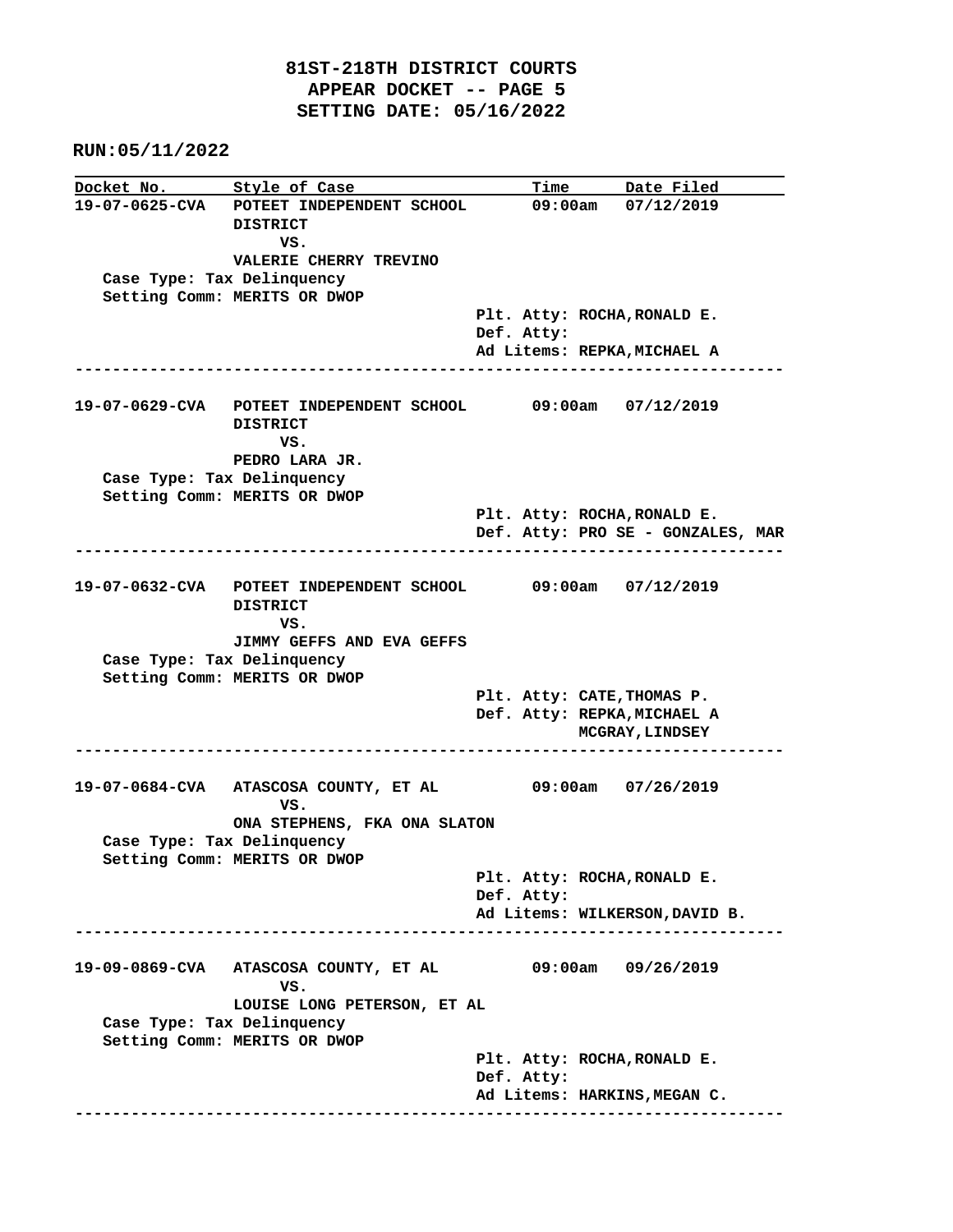|                            | Docket No. Style of Case                                                          |            | <u>Time Date Filed</u>                |  |
|----------------------------|-----------------------------------------------------------------------------------|------------|---------------------------------------|--|
|                            | 19-12-1100-CVA ATASCOSA COUNTY, ET AL                                             |            | $09:00am$ $12/19/2019$                |  |
|                            | VS.                                                                               |            |                                       |  |
|                            | COTFORD I, LTD                                                                    |            |                                       |  |
| Case Type: Tax Delinquency |                                                                                   |            |                                       |  |
|                            | Setting Comm: MERITS OR DWOP                                                      |            |                                       |  |
|                            |                                                                                   |            | Plt. Atty: ROCHA, RONALD E.           |  |
|                            |                                                                                   |            | Def. Atty: WILKERSON, DAVID B.        |  |
|                            |                                                                                   |            | Ad Litems: WILKERSON, DAVID B.        |  |
|                            |                                                                                   |            |                                       |  |
|                            | 19-12-1103-CVA ATASCOSA COUNTY, ET AL 09:00am 12/19/2019<br>VS.                   |            |                                       |  |
|                            | ALICE AUTEN, AKA ALICE AUTON,                                                     |            |                                       |  |
|                            | ET AL                                                                             |            |                                       |  |
| Case Type: Tax Delinquency |                                                                                   |            |                                       |  |
|                            | Setting Comm: MERITS OR DWOP                                                      |            |                                       |  |
|                            |                                                                                   |            | Plt. Atty: ROCHA, RONALD E.           |  |
|                            |                                                                                   |            | Def. Atty: SOLIS, MOLLY G.            |  |
|                            |                                                                                   |            | Ad Litems: SOLIS, MOLLY G.            |  |
|                            |                                                                                   |            |                                       |  |
|                            |                                                                                   |            |                                       |  |
|                            | 19-12-1118-CVA ATASCOSA COUNTY, ET AL                                             |            | $09:00$ am $12/19/2019$               |  |
|                            | vs.                                                                               |            |                                       |  |
| Case Type: Tax Delinquency | MATTHEW ROWE, ET AL                                                               |            |                                       |  |
|                            | Setting Comm: MERITS OR DWOP                                                      |            |                                       |  |
|                            |                                                                                   |            | Plt. Atty: ROCHA, RONALD E.           |  |
|                            |                                                                                   | Def. Atty: |                                       |  |
|                            |                                                                                   |            | Ad Litems: HARKINS, MEGAN C.          |  |
|                            |                                                                                   |            | ------------------------------------- |  |
|                            |                                                                                   |            |                                       |  |
|                            | 19-12-1120-CVA ATASCOSA COUNTY, EVERGREEN 09:00am 12/19/2019<br>UNDERGROUND WATER |            |                                       |  |
|                            | CONSERVATION DISTRICT, CITY                                                       |            |                                       |  |
|                            | OF CHRISTINE AND JOURDANTON                                                       |            |                                       |  |
|                            | INDEPENDENT SCHOOL DISTRICT                                                       |            |                                       |  |
|                            | vs.                                                                               |            |                                       |  |
|                            | CORA BUCKRIDGE, T.M.                                                              |            |                                       |  |
|                            | BUCKRIDGE AND LILIE LORENE                                                        |            |                                       |  |
|                            | <b>NORTON</b>                                                                     |            |                                       |  |
| Case Type: Tax Delinquency |                                                                                   |            |                                       |  |
|                            | Setting Comm: MERITS OR DWOP                                                      |            |                                       |  |
|                            |                                                                                   |            | Plt. Atty: ROCHA, RONALD E.           |  |
|                            |                                                                                   | Def. Atty: |                                       |  |
|                            |                                                                                   |            | Ad Litems: REPKA, MICHAEL A           |  |
|                            |                                                                                   |            |                                       |  |